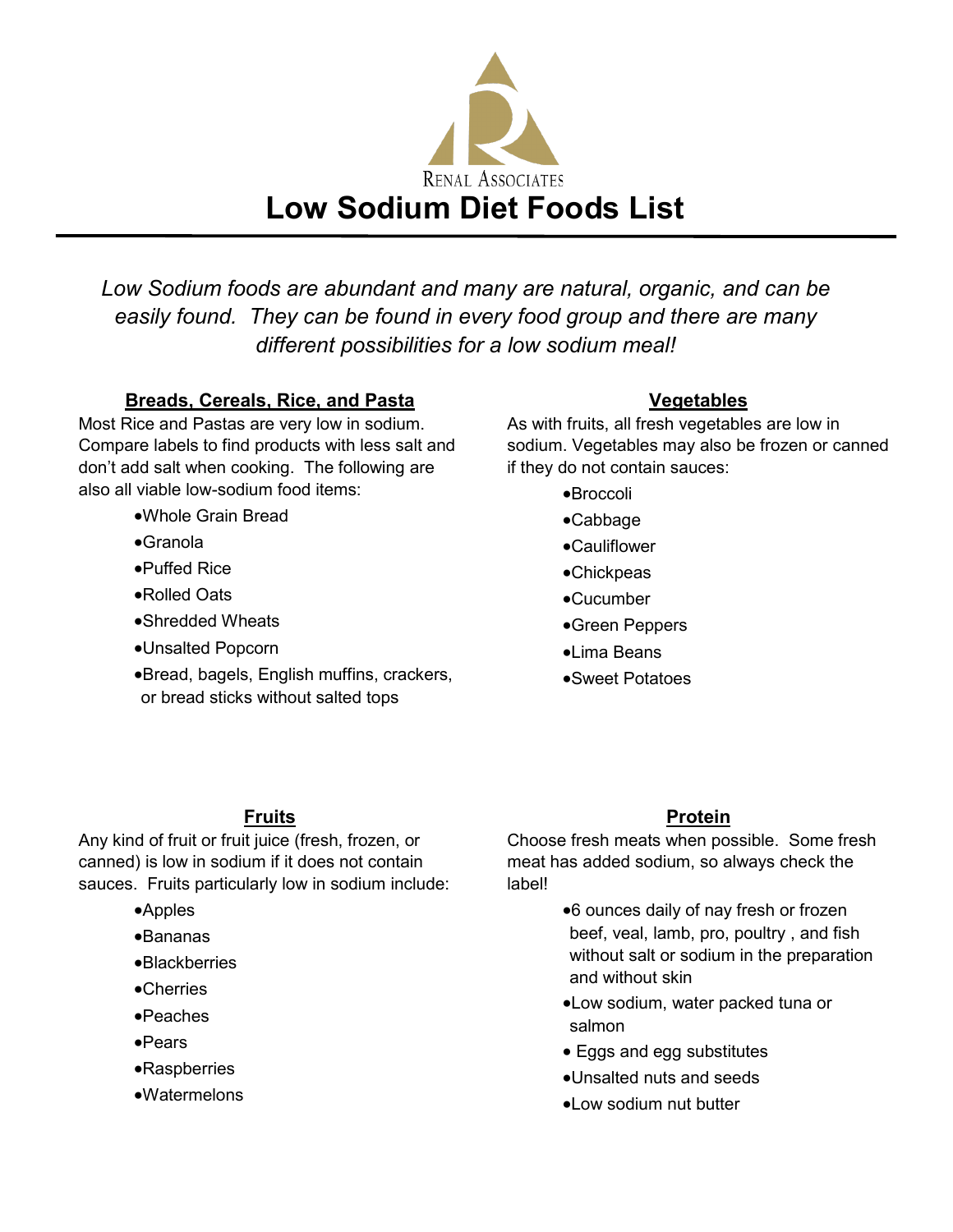### **Dairy**

Milk is a healthy dairy product that contains virtually no sodium. Choose fat free or low-fat milk and yogurt more often than cheese, which can be high in sodium. Milk and yogurt are also good sources of potassium, which can help lower blood pressure

- •Low sodium cottage cheese
- •Fat free or low fat yogurt
- •Skin or 1% milk
- •Soy-based drinks with added calcium
- •Cream
- •Non-dairy creamers
- •Sour cream
- •Ice cream

### **Fats**

- •Olive Oil and other cooking oils
- •Low sodium mayonnaise
- •Unsalted butter or margarine
- •Low sodium salad dressing

### **Condiments and Extras**

Choose condiments that are low in sodium or have no sodium at all, and try seasoning instead of salt to flavor food.

- •Spices and herbs without sodium or salt
- •Vinegar
- •Lemon
- •Fresh horseradish or prepared without salt
- •Baking soda and powder
- •Cream of tartar
- •Mustard
- •Tabasco sauce or low sodium chili sauces
- •Mrs. Dash and other sodium-free seasonings
- •Yeast
- •Jams and jellies
- •Low sodium ketchup
- •Low sodium tomato sauces and vegetable juices without salt or sodium added



# **High Sodium Foods to Avoid**

Buttermilk, malted milk, chocolate milk

Bacon, sausages, hot dogs, all lunch meats unless low sodium

# Breaded meats

Meats koshered by salting

Canned or frozen vegetables if processed with salt

Anchovies and other smoked fish; caviar

Anything pickled, olives